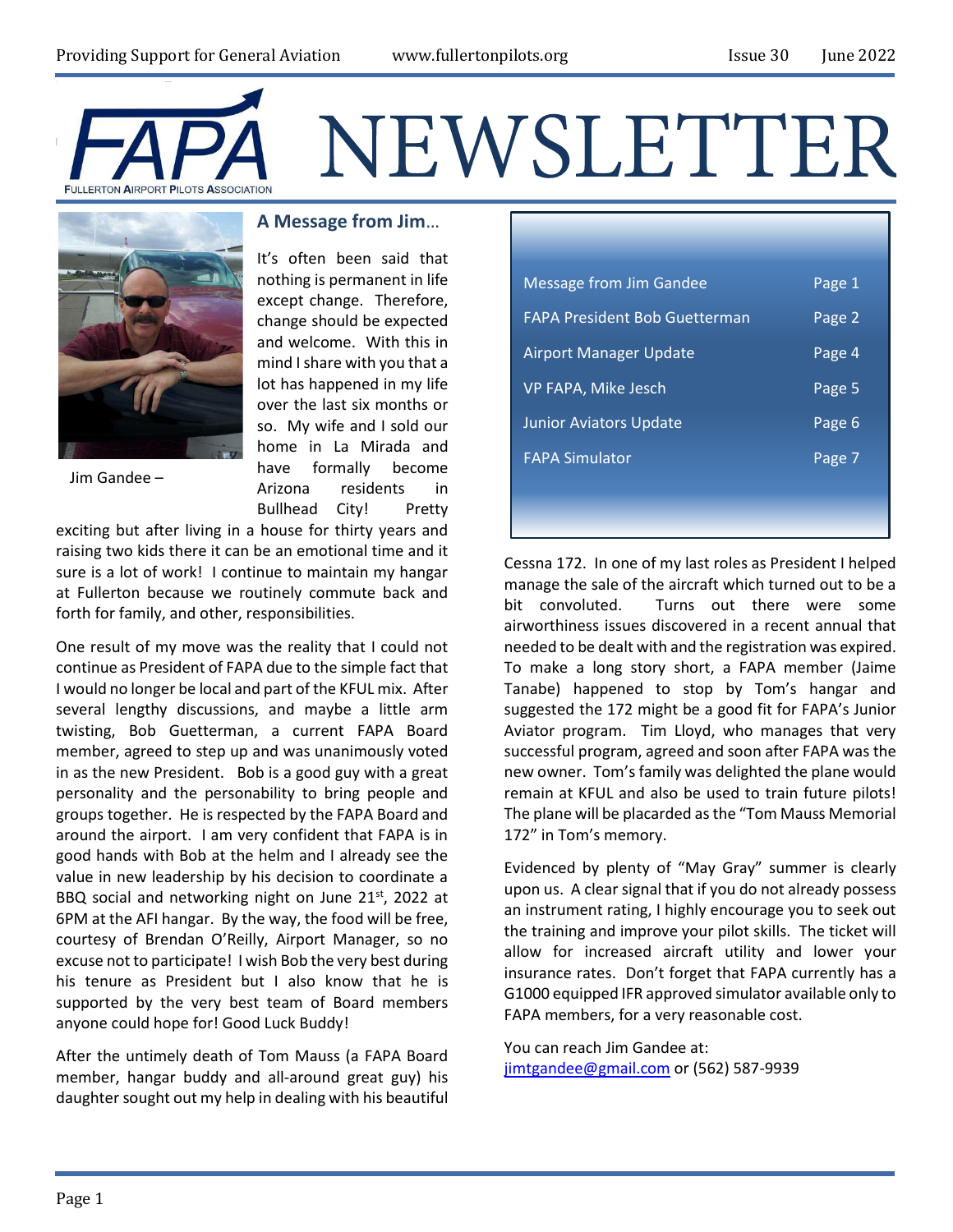# **FAPA President Bob Guetterman**

### *If your life is easy, it's because someone before you had it hard. Be grateful. If your life is hard, it may make someone's life after you easy. Be generous.*



I came across this statement a while back and reflected on its application in so many areas of life. But that's how I feel stepping into the role of President of FAPA. There is so much already in place because of the hard work **Jim Gandee** accomplished in his role as president of FAPA.

- He recruited an intelligent and talented board **(Mike Jesch, Jeff Oslick, Rich Koren, Tim Lloyd, Ed Martell, George Sutton, Cheri Rhynard, and Jamie Tanabe).**
- He established a track record of many years of outstanding safety meetings.
- He guided FAPA to become a 501(c)(3) non-profit organization.
- He embraced two youth programs that contribute to developing future aviators…the Junior Aviators Program (started and led by **Tim Lloyd**), and the Division of Applied Sciences (started and led by **David Reser**).

The accomplishments of FAPA under Jim Gandee's leadership transformed a non-functioning organization into a significant contributor to the Fullerton Airport Pilot Community. Thank you, Jim, for your outstanding leadership…a job very well done! Because of your hard work in establishing FAPA over the last few years, you have made the role I am stepping into that much easier. I am grateful.

Greetings! My name is Bob Guetterman. I am the new president of the Fullerton Airport Pilot Association (FAPA). I am better known around the airport as *"Jenny's Dad"* (aka…Captain Jennifer Kanakis). Our family got into aviation because Jenny expressed the desire to become a pilot when she was 14 years old. We bought into a Cessna 172 to help her get her ratings and in the process, since we were part owners in the aircraft, I was allowed to get my Private Certificate. Jenny has received many ratings since then and is now a C130 Pilot flying with the Air National Guard out of Point Mugu, and a Sky West pilot flying the E175 based out of LAX.

I have been on the FAPA Board for a few years and when Jim stepped down last December, I accepted his challenge to step up. I have enjoyed working with FAPA, and in addition to the Safety Meetings and developing young aviators, I have a passion to see the Pilot Community of Fullerton Airport strengthen its *"community"* potential.

There are many groups and organizations at Fullerton. In addition to **FAPA,** there is the **Fullerton 99's, General Aviation Company, Fun Outside Flight School, FlyKFUL Flight School, Civil Air Patrol Composite Squadron 56, OC Sheriffs, Anaheim Police, Orange County Fire Authority, Helistream, South Coast Helicopters, Mercy Air, Hangar 21 Helicopters, Cardinal Air, Ben's Motorworks, Black Knights of the Round Table, Smoke Eagles Flying Club, RI Flying Club, Aviation Explorer Post, A Journey with Wings, SE Hangars Flying Pirates, Fullerton Airport Admin and Maintenance Staff, Tower Controllers,** and last but in no way least, the great crew at **Wings Café!!** I wonder what kind of community can be developed if we got to know each other and understood all the resources available. The resulting synergy could be surprisingly enormous.

For this reason, as we continue to provide outstanding Safety Meetings guided by our in-house aviation celebrity, **Mike Jesch**, I am hoping to connect our people and resources and watch the Pilot Community at Fullerton blossom into great things. What kind of things is yet to be seen. But that's the mysterious wonder of synergy…the whole produces something greater than the sum of its parts.

So we are working with the KFUL Airport Manager, **Brendan O'Reilly**, and the 99's Chapter at Fullerton to sponsor a

(Continued on next page)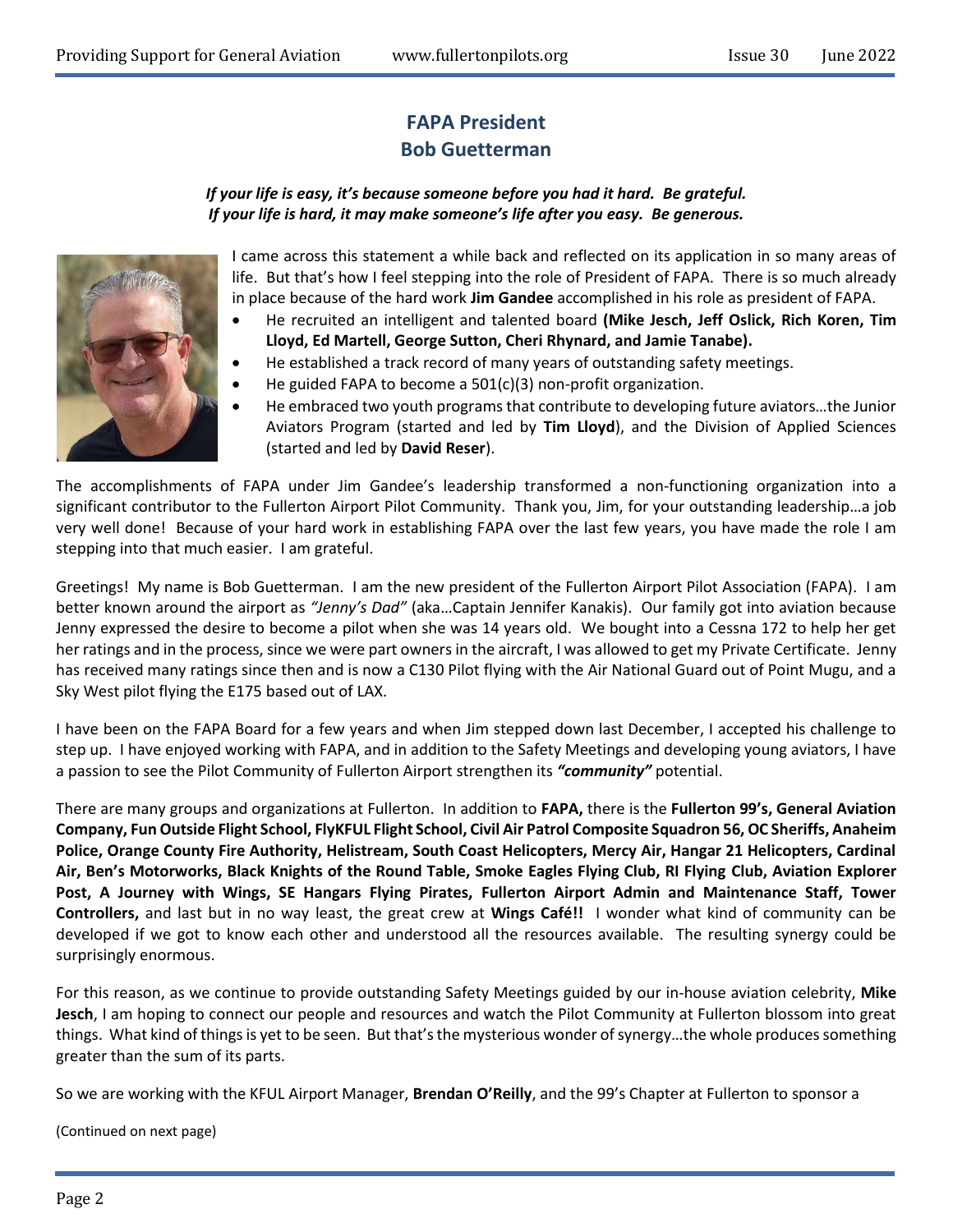#### (Continued from page 2)

**Fullerton Social BBQ** for all the tenants and organizations at KFUL. This will be **Tuesday, June 21st, 6:00pm** replacing our June FAPA Safety Meeting. There will be **FREE FOOD** provided by the airport manager's office, FAPA, and the 99's. The Civil Air Patrol has offered to bring in their Chuck Wagon to prepare the burgers and dogs.

In addition to the free dinner, we want to give opportunity to each organization to introduce themselves, so everyone knows who you are and what you are about. There will also be scholarships awarded by the 99's and FAPA. And an FAA representative will be on sight to present a special *Master Pilot Award* to a long-time resident of the area who has flown out of Fullerton for many years.

The evening is postured to be festive and a grand opportunity for everyone to promote their organization so we can know who we are flying with as we traverse Fullerton's Delta. We hope to see you there.

If you have not yet joined the Fullerton Airport Pilot Association, annual membership is just \$35. I am looking forward to contributing to the Fullerton Airport Pilot Community and see where it may lead!

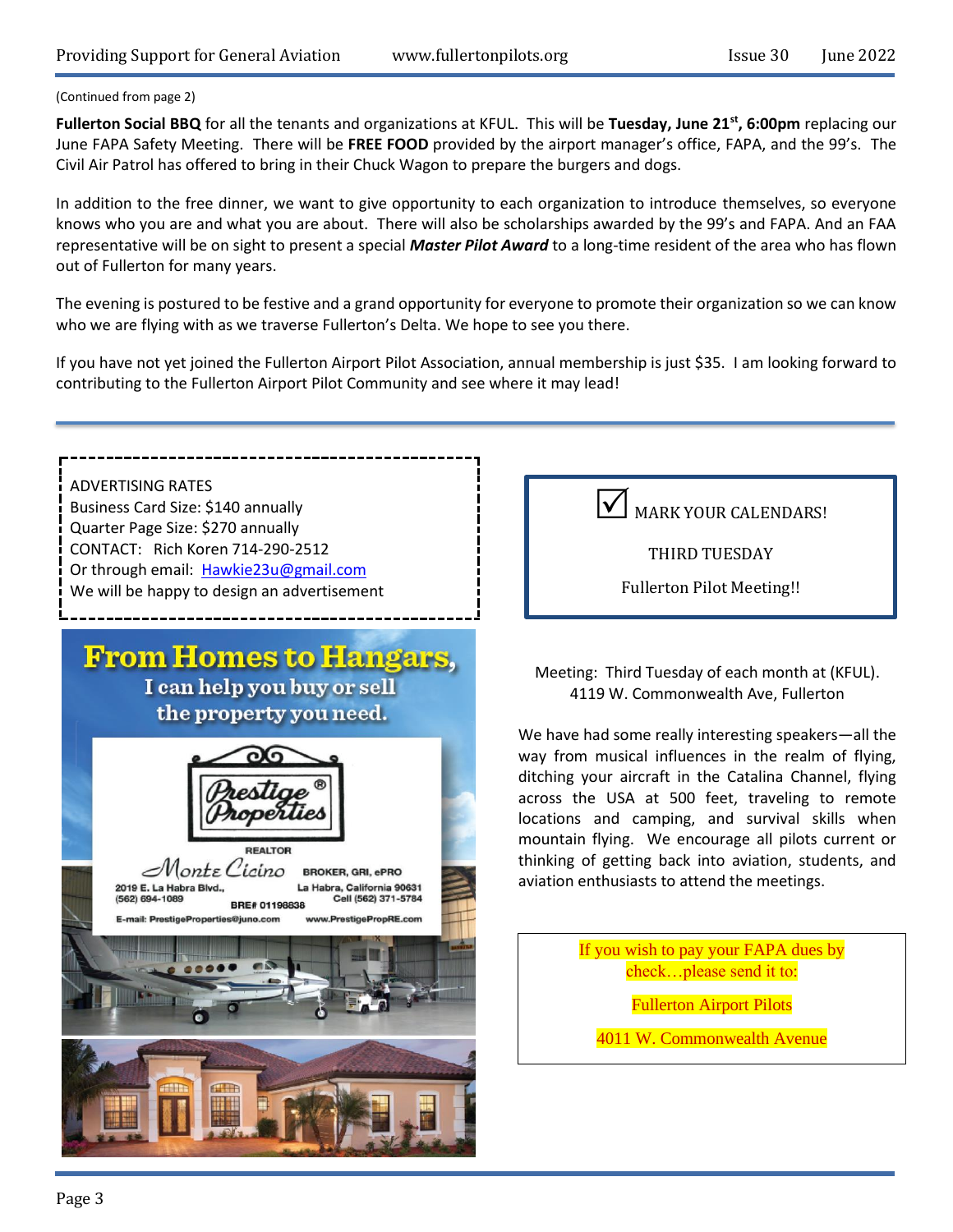# **Airport News and Updates** *by Brendan O'Reilly, C.A.E., Airport Manager*

#### **AFI RETIREMENT/BUILDING ACQUISITION**

In case you haven't heard, Bill Griggs Jr., owner of AFI is retiring after 55 years of flight training at FUL. Because his office/classroom building is no longer needed by them, The City of Fullerton has purchased the building from AFI. The City plans to expand the existing office space and do other improvements. The added office space will then be leased to other aviation companies, while allowing airport administration to relocate to the facility as well. The City assumes ownership as of June 1, 2022, and the month of June will be transitioning utilities, rekeying the doors, doing site investigations, etc. Those folks and organizations currently using the facility after hours will still be able to do so, as I will be meeting with them individually to

review and sign a facility use agreement and issue keys. We expect the improvements to take about a year to finish.

#### **RUNWAY 06/24 EDGE REHABILITATION PROJECT**

We are very near completion of this \$2.97M project. Final installation of the runway edge lights is expected the week of June  $19<sup>th</sup>$  and some runway closures will be necessary. Closures are expected to begin Sunday night at 9pm, and the runway should be open each day at 7am. Please check NOTAMS before planning any evening flights around that time. Airport Admin will send blast emails and post this information when confirmation is received from our contractor.

#### **AIRPORT SIGNAGE AND LANDSCAPE IMPROVEMENTS**

We held a pre-construction meeting with the contractor and after hearing about more electrical supply chain issues, decided to hold off the start of construction until all supplies are on site. 10-12 weeks lead time is what we keep hearing for these type of materials, so with a little luck we should see this project completed later this Summer or Fall.

#### **AIRPORT OPERATIONS AND MAINTENANCE**

Reminder: Non Movement Area Boundary Striping has been installed. Please do not cross over this marking without permission from ATC, or you could cause a surface incident.





Reminder that our lobby is now open during restaurant hours 7am – 2pm. The airside access door is usable at any time using the code which is posted as you walk in. Please note that the walk-in gate code near the main vehicle gate is a different code. And of course, do not share these codes with anyone unless you intend to escort them at all times on the airport.

#### **UPCOMING EVENTS**

The Classic Aircraft Display Day has been very well attended for some time now. Remember this event is held the Second Sunday of each month at the base of the ATC Tower. Hours are 10am-1pm and you must have your aircraft present to get a tax sign off.

I can be reached a[t brendano@cityoffullerton.com](mailto:brendano@cityoffullerton.com) or the main office line; (714)738-6323. Office hours are generally 8am-5pm and we are off every other Friday.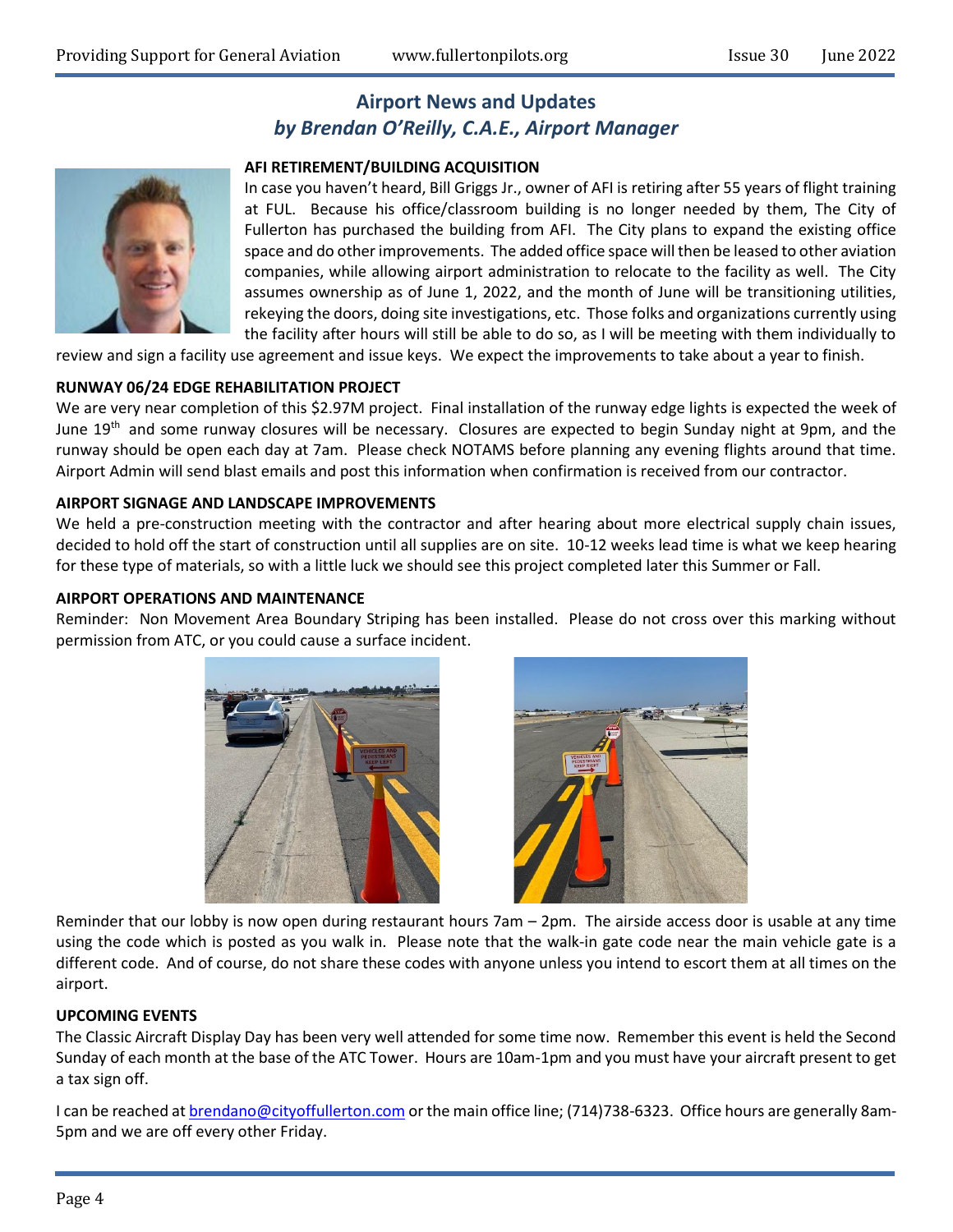

### **FAPA Lost Communications Techniques By Mike Jesch**

Today, I'd like to talk about techniques you might use in the event that you lose communications with ATC. I'm not talking here about the procedures you are legally bound to use by FAR91.185 dictating routes, altitudes, approaches and the like, which you would use in the event that your onboard equipment failed while you were operating under IFR. For this discussion, I'll assume that your equipment is working fine, and you've simply lost contact.

A few years ago, an early topic I covered was the importance of monitoring frequency 121.5 — Guard frequency — with a secondary radio, when you weren't using it for something else. There are a host of reasons to use this practice, but the one that's germane today is that ATC

may attempt to establish contact with you there, in the event they've lost you. Some pilots have been known to make a call on Guard and ask somebody else to do the work for you. To me, it indicates a certain lack or professionalism, and maybe even laziness, even though it might actually work sometimes.

The first step should go without saying, but I will anyway: Make sure you can still hear the radio! Just break the squelch for a moment and make sure you can hear the radio. If not, check the volume. Make sure your headset is still plugged in. Make sure you don't have a stuck mic. Certain headsets may not function at all without good batteries - don't forget to carry spares! Maybe try another headset.

If your radio is indeed working okay, you might see if another aircraft on frequency can hear you. There are certain regions where the controller has such a wide swath of airspace that they're using two separate transmitters on the same frequency, and you might just be out of range of the one that works for you. This seems to happen a lot in Albuquerque, Salt Lake, and Denver centers, especially at our lower VFR altitudes down in the terrain.

It might be time to break out your Enroute chart and look for a communications box. Sometimes it's hard to find the one for your area, and sometimes the ATC sectors might be combined and active in unusual ways, but you might find a nearby frequency that will work.

Another option is to find a nearby airport and look up its communications information in whatever tool you have handy. You can go over to the Airports Page in ForeFlight, for example, and select the Communications page, which will show you that Airport's data. Dial it up and give 'em a holler. Worst case, break out your dusty and dog eared copy of your Chart Supplement (you do have one of those, right?), and look it up.

Pretty much all modern GPS units have a Nearest Airports page. There is usually a page adjacent to that which will display nearest ATC frequencies. On my GNS530W, it shows only Center frequencies, but at least that controller might be able to figure out where you belong and give you the number.

If you're smarter than the average bear, you can listen up on frequency while you are still communicating, and listen for airplanes ahead of you. If you find that they get a handoff several minutes before you get the same handoff, the pattern will eventually emerge and you can dial in the next frequency in anticipation.

On rare occasions, I've heard ATC explain that I'm about to go out of range and if no further communications are heard in, say, ten minutes, attempt contact on frequency 128.97. I appreciate this foresight on their part and a shot at staying with the team.

Only if all these methods have still failed to establish contact would it then be okay to actually key up on Guard and ask for some help.

When you do finally establish contact, be prepared to tell the controller your position and altitude, so he can find you and complete the check-in process.

Here's hoping that you always talk to ATC, that you always stay in contact with them, and that you...

Fly Safe! Fly More! And Have Fun! Mike Jesch ATP, CFI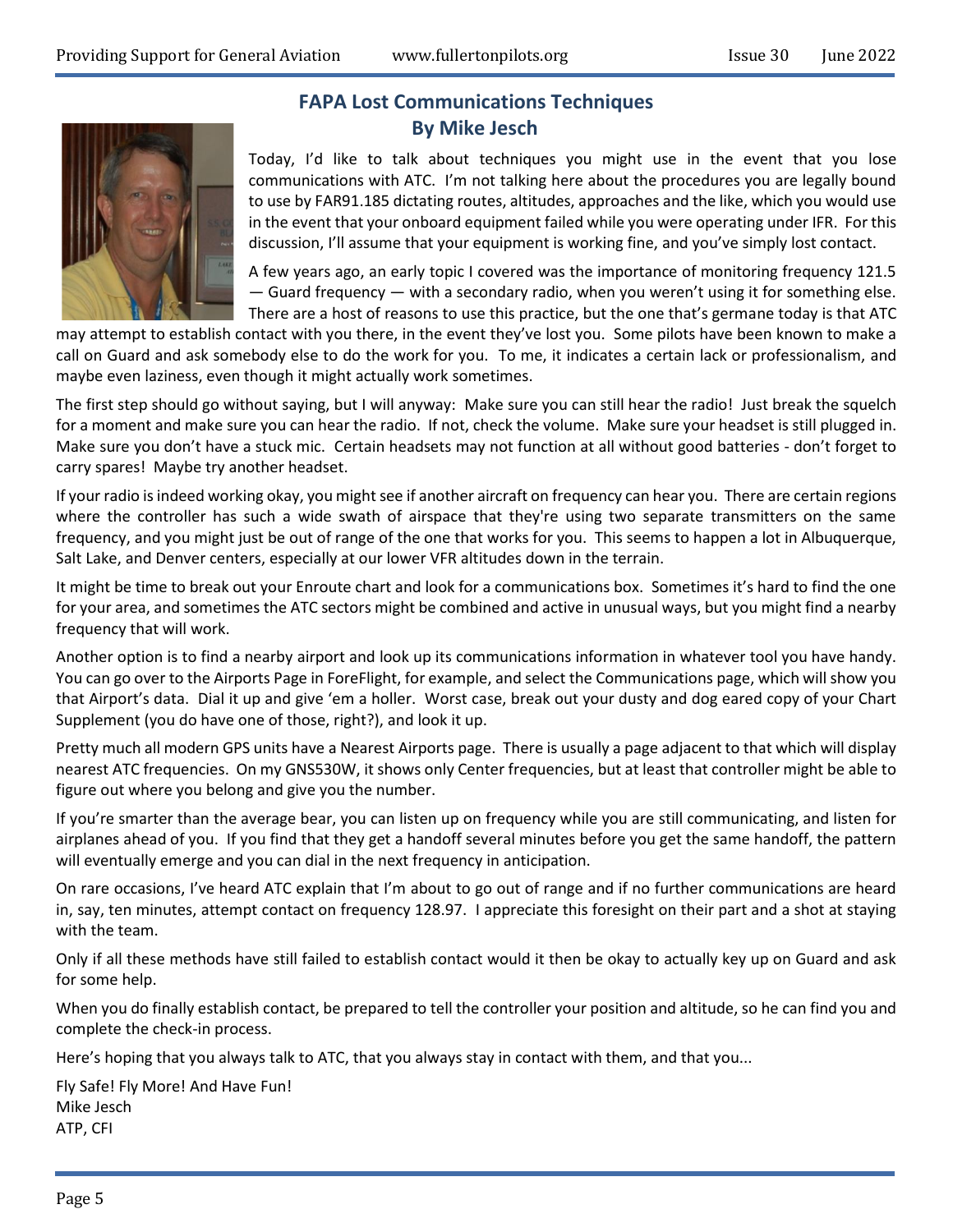# **Junior Aviators Update By Tim Lloyd**

The past couple months have been busy with the Junior Aviators (JA) division of FAPA. We had one new Private Pilot, Bobby Hopkins. Our long time JA member, Nicole Palmer, became our latest CFI and now has two new students. In addition to her becoming a new CFI, she has also taken on the role as the Junior Aviators Director of Operations. She's hit the ground running and already held meetings with the other CFI's to standardize the flight instruction and address other training issues. Quite impressive for a young college lady and new CFI. Great job Nicole!

Our Cessna 152, N49285, completed the annual inspection with flying colors. The plane continues to fly around 30-45 hrs. per month. If you spend any time at KFUL I'm sure you'll see or hear our plane in the pattern.

Most excitingly, we've recently purchased a beautiful Cessna 172L, N1967S. This was the plane of the late Tom Mauss, former FAPA Board Member. The plane will have a Tom Mauss memorial tribute plaque on the instrument panel. The plane is finishing up a bit of maintenance, a fresh annual and will be up and flying in the next couple of weeks. This plane will allow our Junior Aviators to continue learning and obtain their Instrument ratings. The plane is equipped with a standard panel, with ADSB In/Out, a Garmin GNS 430W, and a Flight Stream 210 for enhanced connectivity. With the ability to now offer advanced ratings, we also bumped up the maximum age to 23.

We still have openings if you know a young person wanting to start their flying career.

Tim Lloyd President Junior Aviators, Division of FAPA